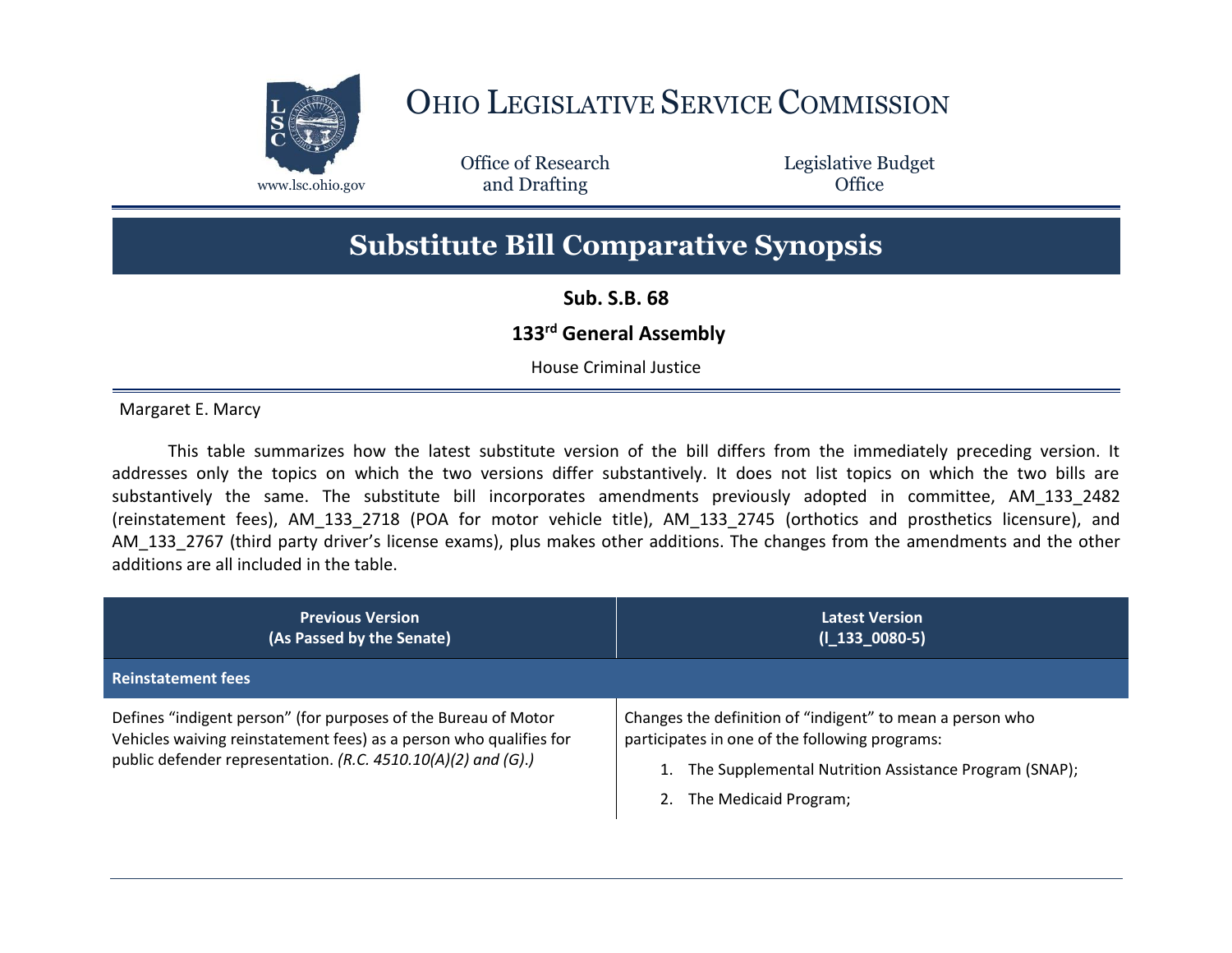| <b>Previous Version</b><br>(As Passed by the Senate) | <b>Latest Version</b><br>$(I_133_0080-5)$                                                                                                                                                                                                                      |
|------------------------------------------------------|----------------------------------------------------------------------------------------------------------------------------------------------------------------------------------------------------------------------------------------------------------------|
|                                                      | 3. The Ohio Works First Program;                                                                                                                                                                                                                               |
|                                                      | The Supplemental Security Income Program; or<br>4.                                                                                                                                                                                                             |
|                                                      | 5. The U.S. Department of Veterans Affairs Pension Benefit<br>Program. (R.C. 4510.10(A)(2) and (G).)                                                                                                                                                           |
|                                                      | (The revised definition is consistent with the definition of "indigent"<br>established by H.B. 285, which creates the permanent Driver's License<br>Reinstatement Fee Debt Reduction and Amnesty Program.<br>R.C. 4510.101, not in the bill.)                  |
| Police and driver interaction education              |                                                                                                                                                                                                                                                                |
| No provision.                                        | Requires the Attorney General to adopt rules prescribing basic training<br>and continuing education for all peace officers on proper interactions<br>with civilians during traffic stops and other encounters.                                                 |
| No provision.                                        | Requires the State Board of Education to adopt a model curriculum for<br>high school students on proper interactions with peace officers during<br>traffic stops and other encounters.                                                                         |
| No provision.                                        | Requires school districts and other public schools to use the State<br>Board's model curriculum in at least one course required for high<br>school graduation.                                                                                                 |
| No provision.                                        | Requires the Director of Public Safety to adapt the State Board's model<br>curriculum for use in driver training programs and new driver<br>instructional materials. (R.C. 109.73, 109.803, 3301.0721, 3313.6025,<br>3314.03, 3326.11, 3328.24, and 4508.022.) |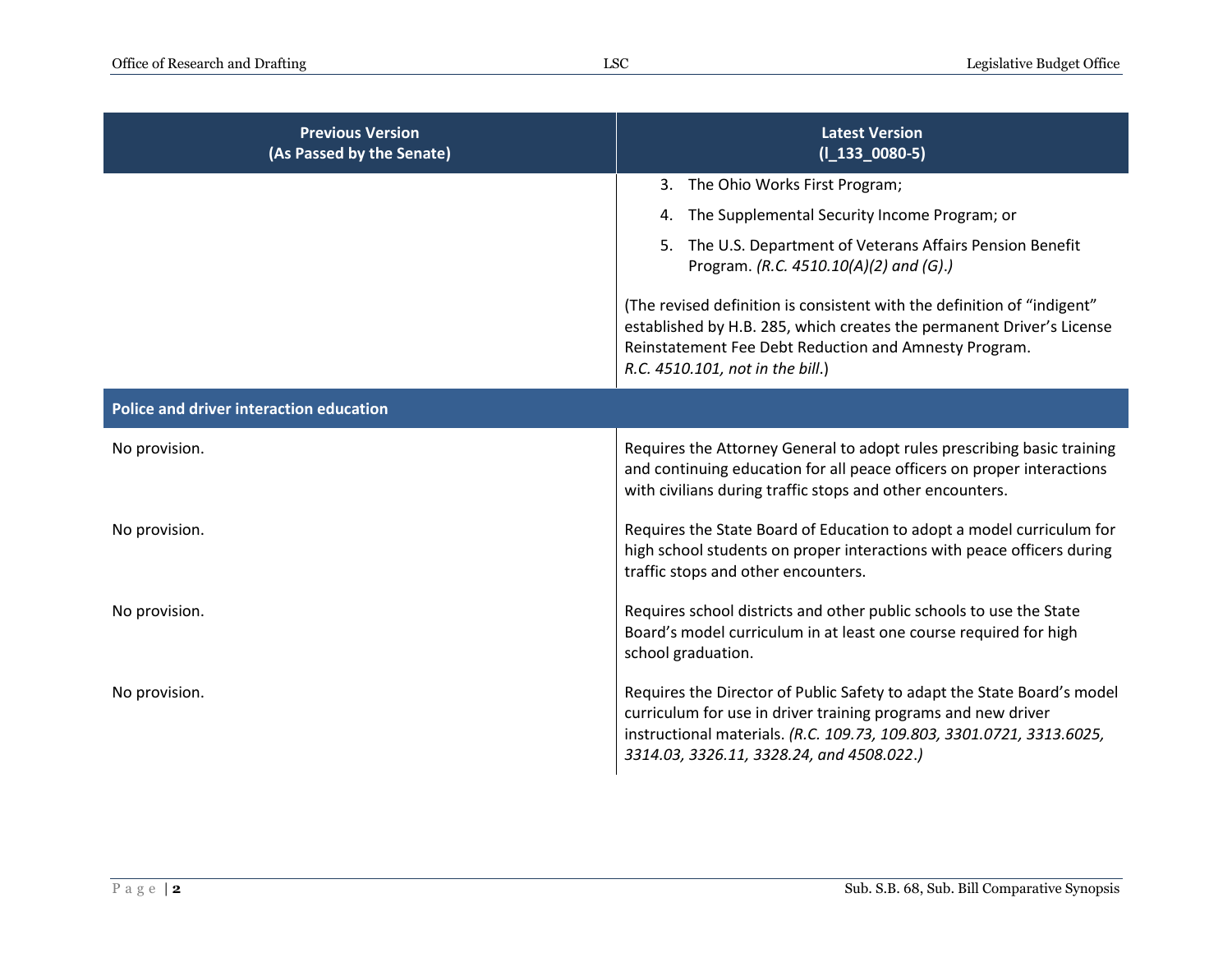| <b>Previous Version</b><br>(As Passed by the Senate) | <b>Latest Version</b><br>$(I_133_0080-5)$                                                                                                                                                                                                                                                                                                                                       |  |
|------------------------------------------------------|---------------------------------------------------------------------------------------------------------------------------------------------------------------------------------------------------------------------------------------------------------------------------------------------------------------------------------------------------------------------------------|--|
| Power of attorney for motor vehicle title            |                                                                                                                                                                                                                                                                                                                                                                                 |  |
| No provision.                                        | Authorizes a motor vehicle dealer's employee or agent to serve as a<br>witness, as opposed to only the dealer and the dealer's salesperson as<br>under current law, to a power of attorney created for the purpose of<br>transferring the title of a motor vehicle.                                                                                                             |  |
| No provision.                                        | Specifies that being "present" for witnessing a signature includes<br>witnessing a signature via audio-visual conference technology.<br>(R.C. 4505.071.)                                                                                                                                                                                                                        |  |
| <b>CDL medical examiner's certificates</b>           |                                                                                                                                                                                                                                                                                                                                                                                 |  |
| No provision.                                        | Requires the Registrar of Motor Vehicles to post information from a<br>medical examiner's certificate, if applicable, on a commercial driver's<br>license (CDL) holder's CDL information system driver record within ten<br>calendar days of receipt of the medical certificate (rather than within<br>ten business days of issuing the CDL as in current law). (R.C. 4506.13.) |  |
| <b>BMV electronic services and transactions</b>      |                                                                                                                                                                                                                                                                                                                                                                                 |  |
| No provision.                                        | Expands the services that the Registrar or a deputy registrar may<br>provide electronically. (Current law authorizes the Registrar to allow<br>motor vehicle registrations and driver's license renewals for military<br>service members and their families to be performed electronically.)<br>(R.C. 4501.025 and 4503.102.)                                                   |  |
| No provision.                                        | Allows the Registrar and, with the Registrar's permission, a deputy<br>registrar to offer any service or transaction (that they are authorized or<br>required to conduct) online rather than in person. (R.C. 4501.027.)                                                                                                                                                        |  |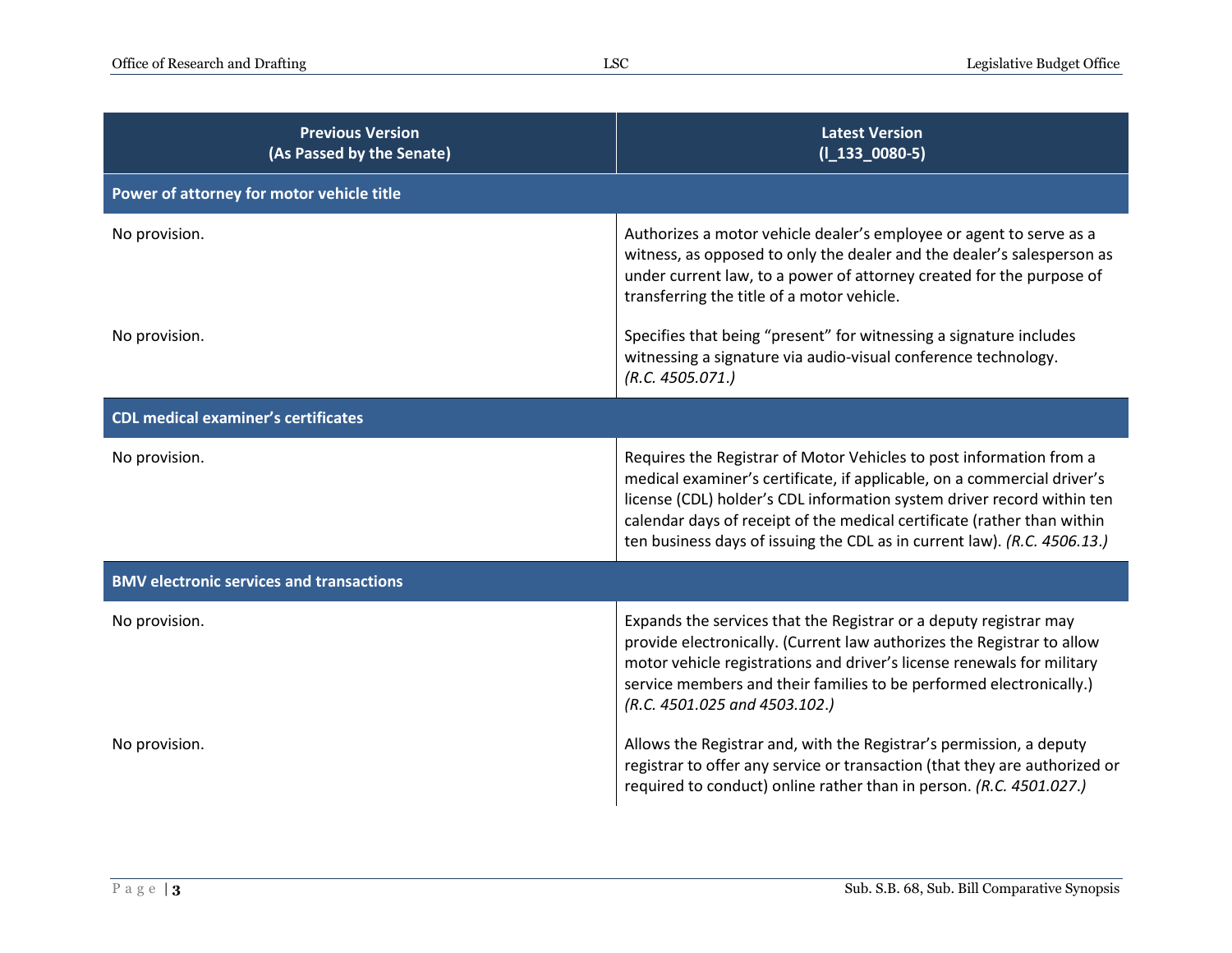| <b>Previous Version</b><br>(As Passed by the Senate) | <b>Latest Version</b><br>$(I_133_0080-5)$                                                                                                                                                                                                                                                                                                                                                                                                        |
|------------------------------------------------------|--------------------------------------------------------------------------------------------------------------------------------------------------------------------------------------------------------------------------------------------------------------------------------------------------------------------------------------------------------------------------------------------------------------------------------------------------|
| No provision.                                        | Requires any charges for the expanded service or transaction to be the<br>same as the associated in-person transaction.                                                                                                                                                                                                                                                                                                                          |
| No provision.                                        | Allows the Registrar or deputy registrar to accept payment for such<br>charges by an electronic financial transaction device (i.e., a credit or<br>debit card) and to pass along any associated costs to the person using<br>that device. (R.C. 4501.025 and 4501.027.)                                                                                                                                                                          |
| Third party driver's license exams                   |                                                                                                                                                                                                                                                                                                                                                                                                                                                  |
| No provision.                                        | Authorizes the Director of Public Safety to allow third parties to<br>administer the driver's license skills test.                                                                                                                                                                                                                                                                                                                               |
| No provision.                                        | Requires any test administered by a third party to be substantially the<br>same as the test administered by the BMV.                                                                                                                                                                                                                                                                                                                             |
| No provision.                                        | Establishes quality control provisions that must be included in any<br>contract between the Director and a third party authorized to conduct<br>the driver's license skills test. (R.C. 4507.11 and 4507.112.)                                                                                                                                                                                                                                   |
| <b>Abbreviated driver training</b>                   |                                                                                                                                                                                                                                                                                                                                                                                                                                                  |
| No provision.                                        | Exempts an adult applicant for an initial driver's license who fails the<br>road or maneuverability test from the requirement to complete the<br>adult abbreviated driving training course if, within the 12 months prior<br>to application, the applicant has completed a driver training course.<br>(Current law requires all adults who fail the road or maneuverability<br>test to take the abbreviated course.) (R.C. 4507.21 and 4508.02.) |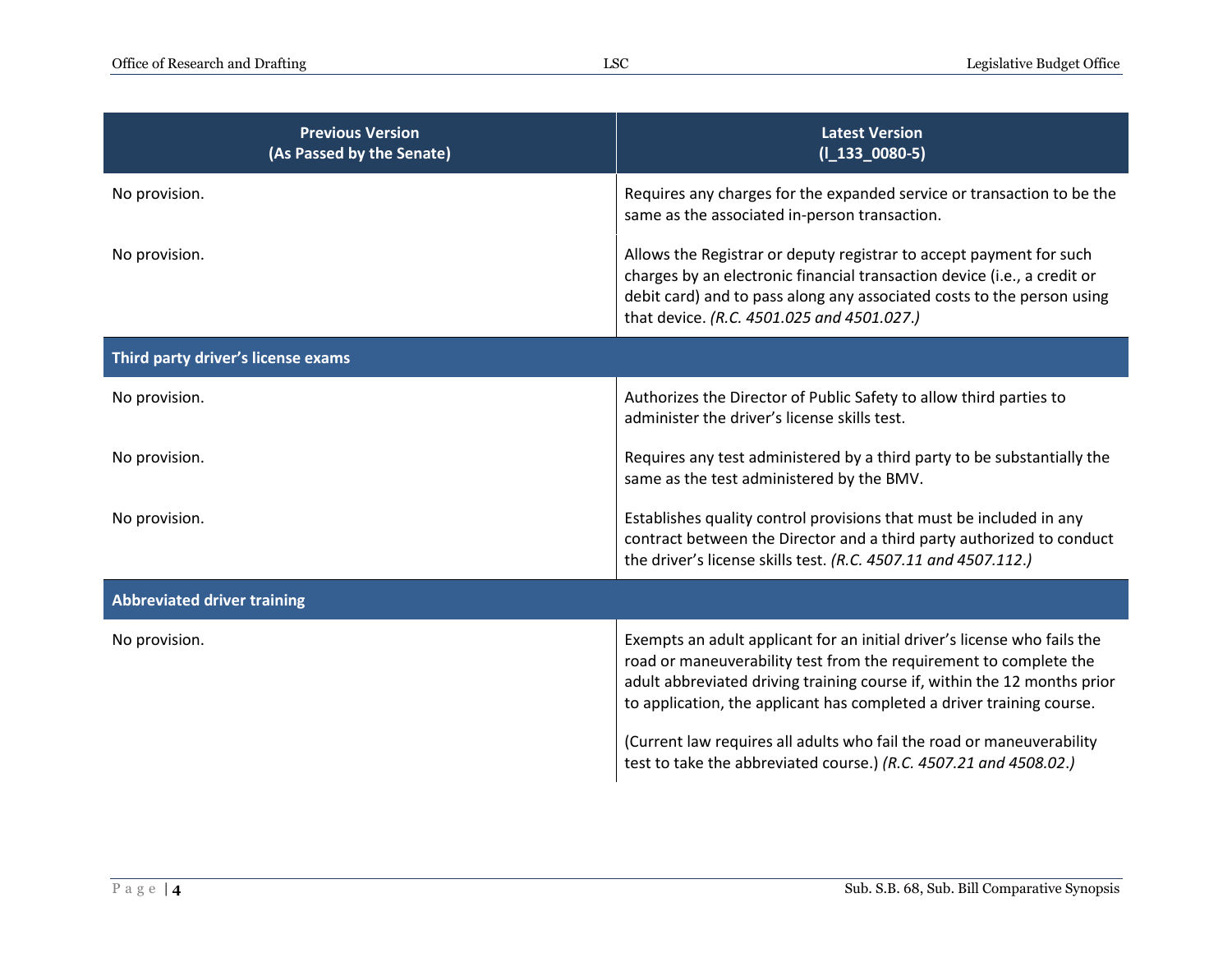| <b>Previous Version</b><br>(As Passed by the Senate) | <b>Latest Version</b><br>$(I_133_0080-5)$                                                                                                                                                                                                                                                                         |
|------------------------------------------------------|-------------------------------------------------------------------------------------------------------------------------------------------------------------------------------------------------------------------------------------------------------------------------------------------------------------------|
| <b>Reprints</b>                                      |                                                                                                                                                                                                                                                                                                                   |
| No provision.                                        | Authorizes a person who holds a valid Ohio credential (i.e., a learner's<br>permit, driver's license, commercial driver's license, motorcycle<br>operator's permit, motorized bicycle license, or state identification<br>card) issued after July 2, 2018, to obtain an exact reprint of that Ohio<br>credential. |
| No provision.                                        | Requires the Registrar to conduct transactions for a reprint Ohio<br>credential online via the BMV website within 180 day after the<br>effective date of the bill.                                                                                                                                                |
| No provision.                                        | Specifies that the reprint:                                                                                                                                                                                                                                                                                       |
|                                                      | 1. Is an exact copy of the Ohio credential that it replaces;                                                                                                                                                                                                                                                      |
|                                                      | 2. Expires on the same day as the Ohio credential that it<br>replaces;                                                                                                                                                                                                                                            |
|                                                      | 3. Costs the same as a duplicate of the applicable Ohio<br>credential.                                                                                                                                                                                                                                            |
| No provision.                                        | Specifies that a person may obtain only one reprint Ohio credential<br>between the time of initial issuance and renewal or between renewals.                                                                                                                                                                      |
| No provision.                                        | Requires an applicant to certify that the applicant's current Ohio<br>credential has been lost, destroyed, or mutilated and to provide<br>identifying information, as required by the Registrar.                                                                                                                  |
| No provision.                                        | Requires the Registrar, upon receipt of a completed application, to<br>issue any eligible applicant the reprint of the Ohio credential and to<br>notify an applicant whose application is denied. (R.C. 4506.08, 4507.23,<br>4507.30, 4507.40, and 4507.52.)                                                      |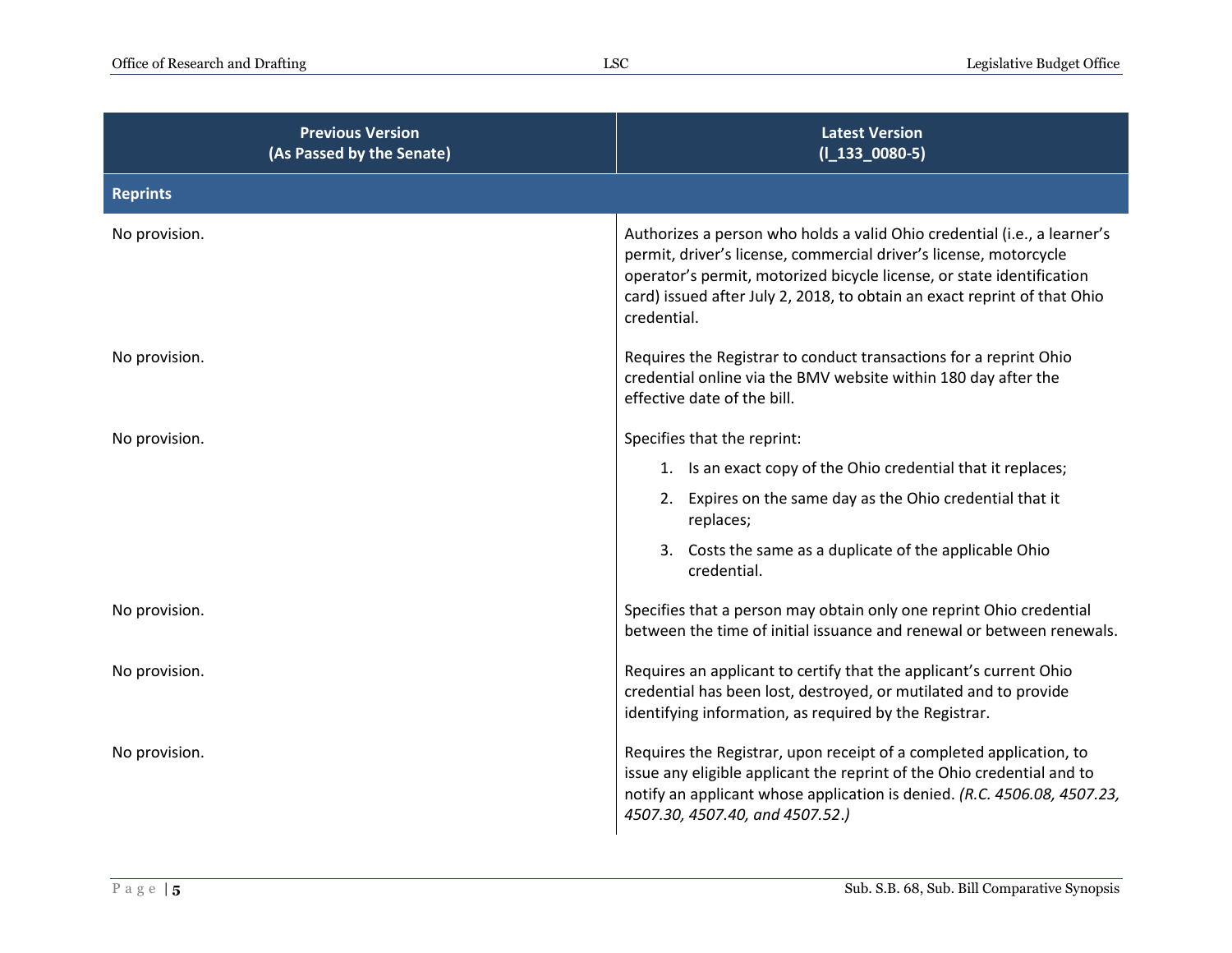| <b>Previous Version</b><br>(As Passed by the Senate)                               | <b>Latest Version</b><br>$(I_133_0080-5)$                                                                                                                                                                                                                                                                                                         |  |
|------------------------------------------------------------------------------------|---------------------------------------------------------------------------------------------------------------------------------------------------------------------------------------------------------------------------------------------------------------------------------------------------------------------------------------------------|--|
| 8-year driver's license, commercial driver's license, or state identification card |                                                                                                                                                                                                                                                                                                                                                   |  |
| No provision.                                                                      | Authorizes a person who is between 21 and 65 to request and renew<br>an Ohio commercial driver's license, driver's license (motor vehicles<br>and motorcycles), a motorcycle operator's endorsement, or a<br>motorized bicycle license on an eight-year renewal cycle.                                                                            |  |
| No provision.                                                                      | Authorizes a person, regardless of age, to request and renew an Ohio<br>identification card on an eight-year renewal cycle.                                                                                                                                                                                                                       |  |
| No provision.                                                                      | Makes the cost of an eight-year license, endorsement, or card twice<br>the cost of a four-year license, endorsement, or card, minus \$1.                                                                                                                                                                                                          |  |
| No provision.                                                                      | Makes the eight-year renewal option available on and after July 1,<br>2021. (R.C. 4506.08, 4506.14, 4507.09, 4507.23, 4507.24, 4507.50,<br>4507.52, 4511.521, and Section 3.)                                                                                                                                                                     |  |
| <b>Orthotics and prosthetics licensure</b>                                         |                                                                                                                                                                                                                                                                                                                                                   |  |
| No provision.                                                                      | Permits the Ohio Occupational Therapy, Physical Therapy, and Athletic<br>Trainers Board to issue an orthotics, prosthetics, or orthotics and<br>prosthetics license to an applicant with unique and exceptional<br>qualifications.                                                                                                                |  |
| No provision.                                                                      | Requires the Board to adopt rules establishing requirements for an<br>applicant to be eligible for a license because of the applicant's unique<br>and exceptional qualifications, including standards for satisfactory<br>evidence that demonstrate the applicant's qualifications through the<br>applicant's education, experience, or training. |  |